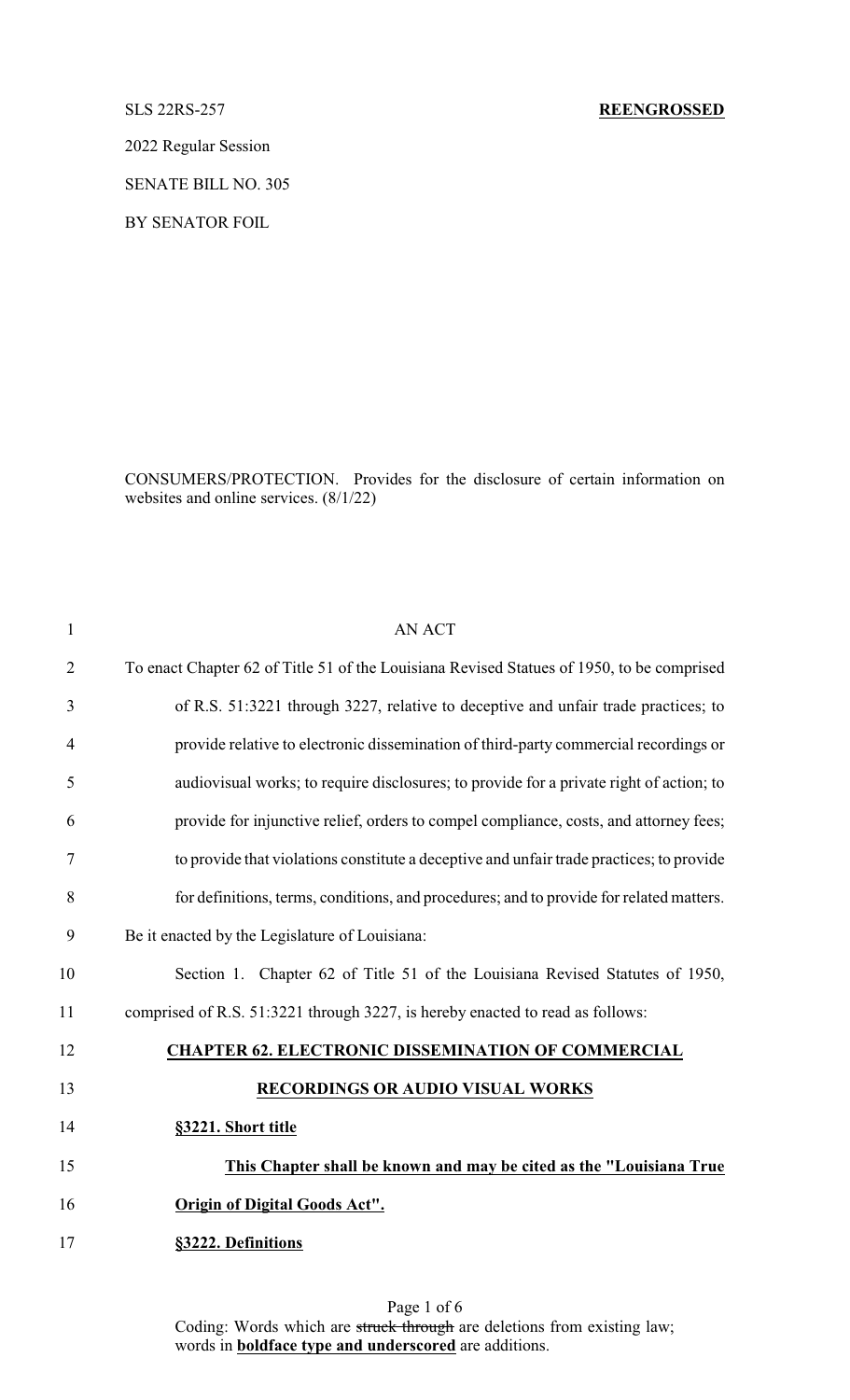**As used in this Chapter: (1) "Commercial recording or audiovisual work" means a recording or audiovisual work whose owner, assignee, authorized agent, or licensee has disseminated or intends to disseminate the recording or audiovisual work for sale, rental, performance, or exhibition to the public, including under license, but does not include an excerpt consisting of less than substantially all of a recording or audiovisual work. A recording or audiovisual work may be commercial regardless of whether a person who electronically disseminates it seeks commercial advantage or private financial gain from the dissemination. (2) "Electronic dissemination" means initiating a transmission of, making available, or otherwise offering a commercial recording or audiovisual work for distribution, display, or performance through the internet or other digital network, regardless of whether another person has previously electronically disseminated the same commercial recording or audiovisual work. (3) "Website" means a set of related webpages served from a single web domain. The term does not include a home page or channel page for the user account of a person who is not the owner or operator of the website upon which such user home page or channel page appears. §3223. Required disclosures on website and online services; location A. A person who owns or operates a website or online service dealing in substantial part in the electronic dissemination of third-party commercial recordings or audiovisual works, directly or indirectly, and who electronically disseminates such works to consumers in this state shall clearly and conspicuously disclose his name, physical address, telephone number, and electronic mail address on his website or online service in a location readily accessible to a consumer using or visiting the website or online service. B. For the purpose of this Section, any of the following locations are**

**considered readily accessible:**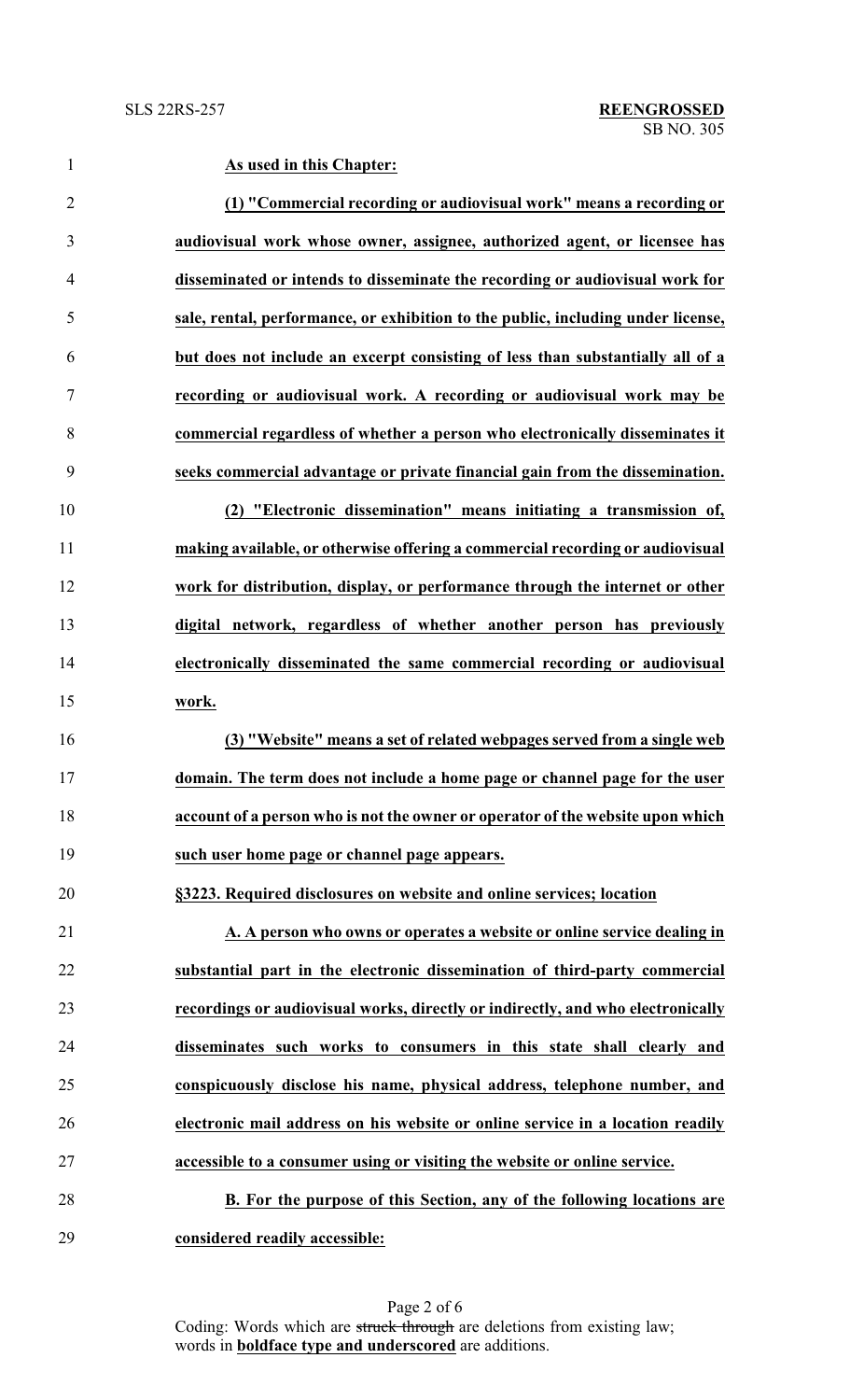| $\mathbf{1}$   | (1) A landing or home webpage or screen.                                           |
|----------------|------------------------------------------------------------------------------------|
| $\overline{2}$ | (2) An "about" or "about us" webpage or screen.                                    |
| 3              | (3) A "contact" or "contact us" webpage or screen.                                 |
| 4              | (4) An information webpage or screen.                                              |
| 5              | (5) Any place on the website or online service commonly used to display            |
| 6              | information identifying the owner or operator of the website or online service     |
| 7              | to consumers.                                                                      |
| 8              | §3224. Actions for injunctive relief; orders to compel compliance; costs and       |
| 9              | attorney fees                                                                      |
| 10             | A. An owner, assignee, authorized agent, or exclusive licensee of a                |
| 11             | commercial recording or audiovisual work electronically disseminated by the        |
| 12             | website or online service in violation of this Chapter may bring a proceeding      |
| 13             | against a person who violates or threatens to violate the provisions of this       |
| 14             | Chapter to obtain the following:                                                   |
| 15             | (1) A declaratory judgment that an act or practice violates this Chapter.          |
| 16             | (2) Permanent or temporary injunctive relief.                                      |
| 17             | B. Before filing an action under this Section, the aggrieved party shall           |
| 18             | make reasonable efforts to provide notice to the person alleged to be in violation |
| 19             | of the provisions of this Chapter and the notice shall be in writing and shall     |
| 20             | state the following:                                                               |
| 21             | (1) The person may be in violation of the provisions of this Chapter.              |
| 22             | (2) A failure to cure the violation within fourteen days may result in an          |
| 23             | action being filed against the person as provided in this Chapter.                 |
| 24             | C. After the fourteenth day of properly providing notice as provided in            |
| 25             | Subsection B of this Section, if the person continues to violate the provisions of |
| 26             | this Chapter, the aggrieved party may bring an action in accordance with this      |
| 27             | Section in a court of competent jurisdiction.                                      |
| 28             | D. On motion of the party initiating the cause of action, the court may            |
| 29             | make appropriate orders to compel compliance with this Chapter.                    |

Page 3 of 6 Coding: Words which are struck through are deletions from existing law; words in **boldface type and underscored** are additions.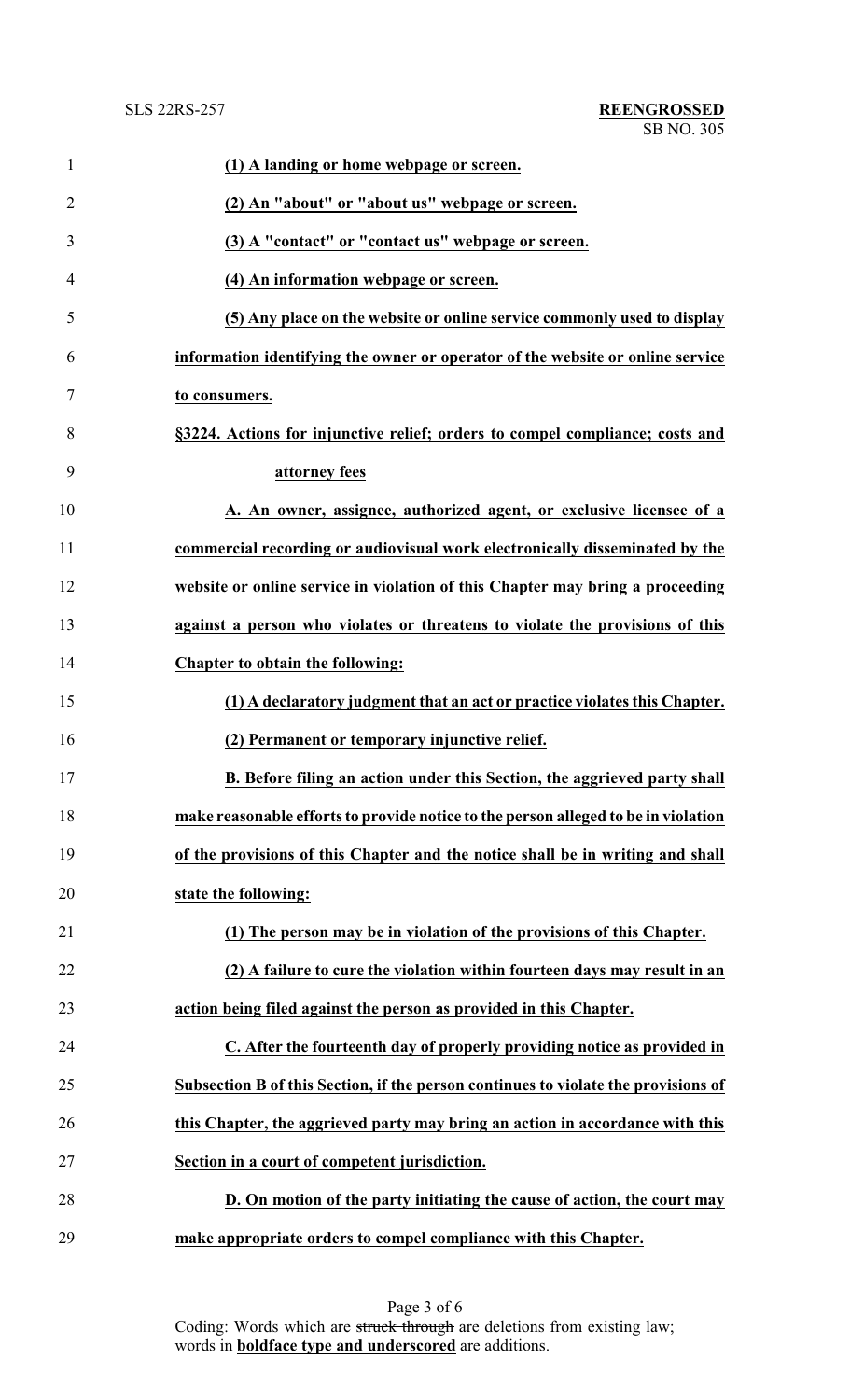| $\mathbf{1}$     | E. The prevailing party is entitled to recover necessary expenses incurred         |
|------------------|------------------------------------------------------------------------------------|
| $\overline{2}$   | in an action under this Section, including reasonable attorney fees.               |
| 3                | §3225. Supplemental provisions                                                     |
| $\overline{4}$   | This Chapter is supplemental to those provisions of state and federal              |
| 5                | criminal and civil law which impose prohibitions or provide penalties, sanctions,  |
| 6                | or remedies against the same conduct prohibited by this Chapter. This Chapter      |
| $\boldsymbol{7}$ | shall not bar any cause of action or preclude the imposition of sanctions or       |
| 8                | penalties that would otherwise be available under state or federal law.            |
| 9                | §3226. No financial liability for certain providers                                |
| 10               | The provisions of this Chapter shall not impose financial liability on             |
| 11               | providers of an interactive computer service, communications service,              |
| 12               | commercial mobile service, or information service, including an internet access    |
| 13               | service provider, an advertising network or exchange, a domain name                |
| 14               | registration provider, and a hosting service provider, to the extent that the      |
| 15               | providers provide the transmission, storage, or caching of electronic              |
| 16               | communications<br>or messages of others or provide another related                 |
| 17               | telecommunications service, a commercial mobile radio service, or an               |
| 18               | information service for use by another person that violates this Chapter.          |
| 19               | §3227. Violations; unfair or deceptive acts or practices; remedies                 |
| 20               | A violation of this Chapter shall be a deceptive and unfair trade practice         |
| 21               | and shall subject the violator to any of the actions, including public and private |
| 22               | actions, remedies, and penalties provided in the Unfair Trade Practices and        |
| 23               | <b>Consumer Protection Law, R.S. 51:1401 et seq.</b>                               |
|                  |                                                                                    |

The original instrument was prepared by Xavier Alexander. The following digest, which does not constitute a part of the legislative instrument, was prepared by Thomas L. Tyler.

|                    | <b>DIGEST</b>        |      |
|--------------------|----------------------|------|
| SB 305 Reengrossed | 2022 Regular Session | Foil |

Proposed law creates the " Louisiana True Origin of Digital Goods Act".

Proposed law defines the following:

Page 4 of 6 Coding: Words which are struck through are deletions from existing law; words in **boldface type and underscored** are additions.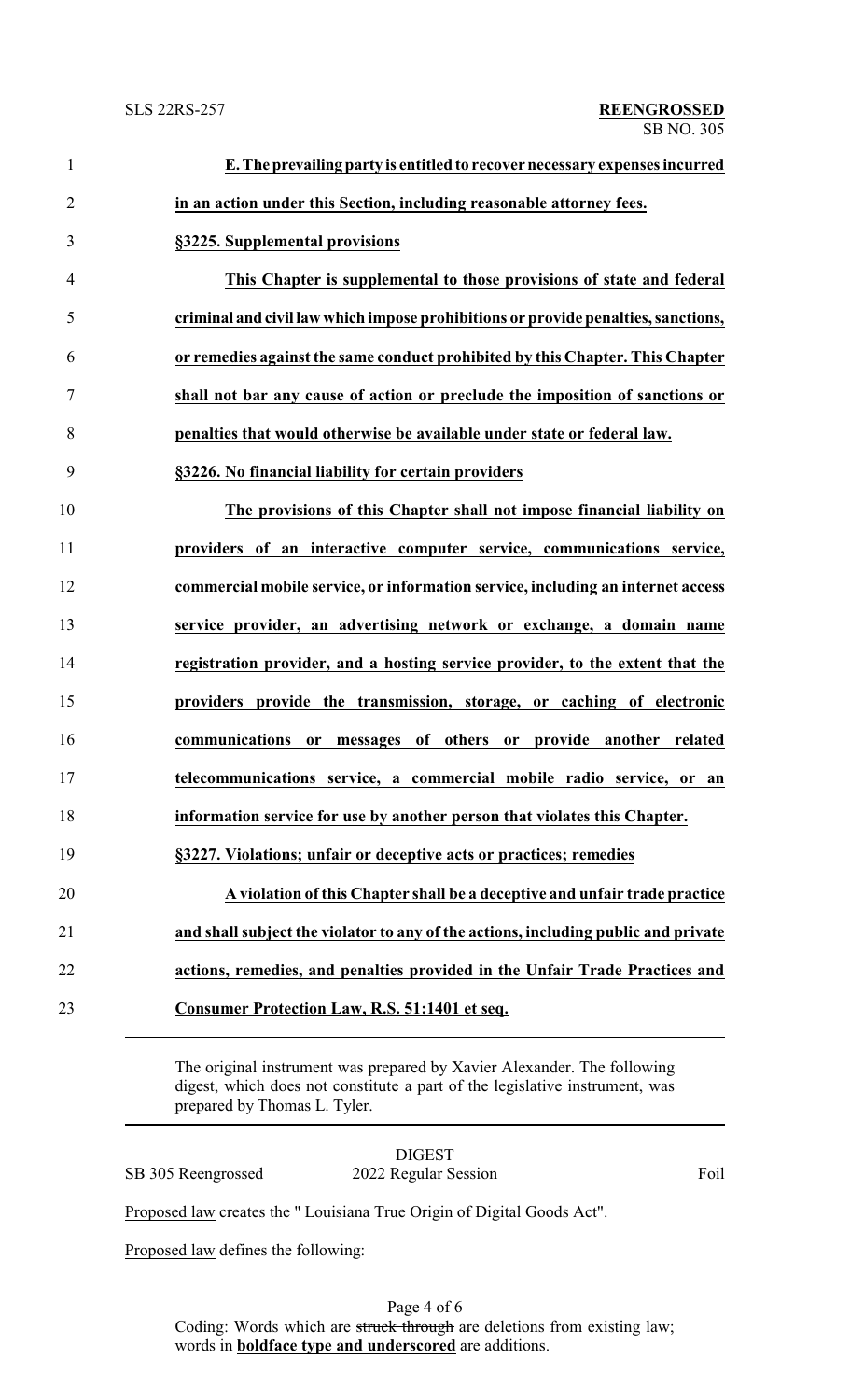- (1) "Commercial recording or audiovisual work"means a recording or audiovisual work whose owner, assignee, authorized agent, or licensee has disseminated or intends to disseminate that recording or audiovisual work for sale, rental, performance or exhibition to the public, including under license, but does not include an excerpt consisting of less than substantially all of a recording or audiovisual work. A recording or audiovisual work may be commercial regardless of whether a person who electronically disseminates it seeks commercial advantage or private financial gain from the dissemination.
- (2) "Electronic dissemination" means initiating a transmission of, making available, or otherwise offering a commercial recording or audiovisual work for distribution, display or performance through the internet or other digital network, regardless of whether another person has previously electronically disseminated the same commercial recording or audiovisual work.
- (3) "Website" means a set of related webpages served from a single domain. The term does not include a home page or channel page for the user account of a person who is not the owner or operator of the website upon which such user home page or channel page appears.

Proposed law provides that a person who owns or operates a website or online service that deals with electronic dissemination commercial recordings or audiovisual works, directly or indirectly, to consumers in this state shall clearly disclose his name, address, telephone number, and email on his website in a location readily accessible to the consumer.

Proposed law provides that an owner, assignee, authorized agent, or exclusive licensee of a commercial recording or audiovisual work may bring a private action against a person who violates proposed law.

Proposed law provides for the procedures the aggrieved party must take to file a cause of action.

Proposed law provides that proposed law is supplemental to state and federal law and does not bar any cause of action or preclude the imposition of sanctions or penalties that would otherwise be available under state or federal law.

Proposed law provides that financial liabilities will not be imposed on certain providers in violation of proposed law.

Proposed law provides that any violation of proposed law is subject to actions, including public or private actions, remedies, and penalties provided for in the Unfair Trade Practices and Consumer Protection Law.

Effective August 1, 2022.

(Adds R.S. 51:3221-3227)

Summary of Amendments Adopted by Senate

- Committee Amendments Proposed by Senate Committee on Commerce, Consumer Protection, and International Affairs to the original bill
- 1. Makes technical changes.
- 2. Authorizes an exclusive licensee to bring a private cause of action against a person who violates the La. True Origins of Digital Goods Act.
- 3. Provides that a violator of the La. True Origins of Digital Goods Act be

## Page 5 of 6

Coding: Words which are struck through are deletions from existing law; words in **boldface type and underscored** are additions.